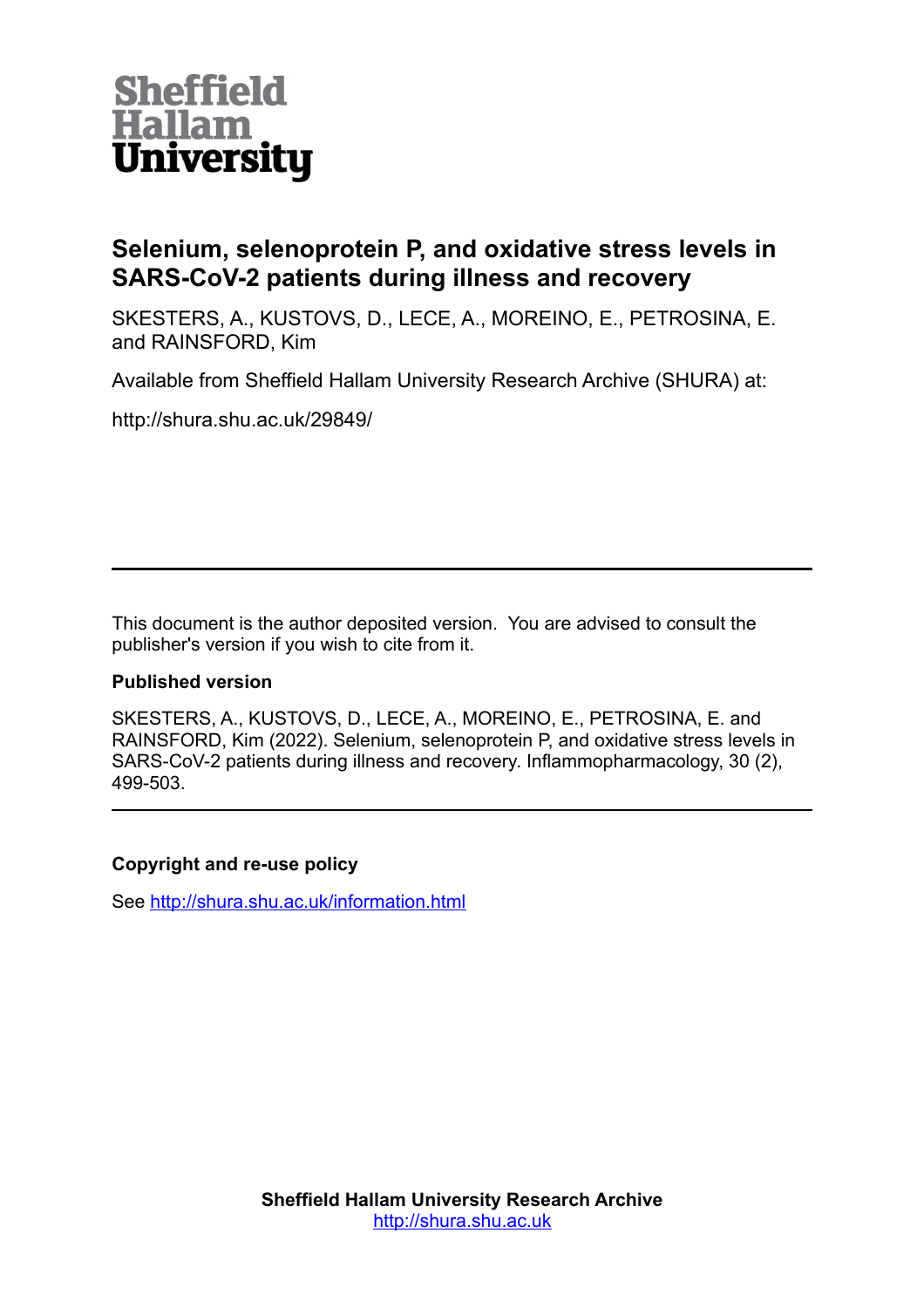#### **ORIGINAL ARTICLE**

# Inflammopharmacology



# **Selenium, selenoprotein P, and oxidative stress levels in SARS‑CoV‑2 patients during illness and recovery**

**A. Skesters1 · D. Kustovs<sup>1</sup> · A. Lece<sup>1</sup> · E. Moreino1 · E. Petrosina<sup>2</sup> · K. D. Rainsford<sup>3</sup>**

Received: 22 November 2021 / Accepted: 19 January 2022 © The Author(s) 2022

#### **Abstract**

**Background** This study aimed to assess tendency of oxidative stress in COVID-19 patients depending on severity.

**Methods** The study was conducted with 80 post-COVID-19 disease patients and 40 acutely ill patients. Content of selenium in blood plasma was detected by a fuorimetric method with di-amino-naphthalene using acidic hydrolysis. Selenoprotein P, malondialdehyde and 4-hydroxynonenal and their metabolite adducts were evaluated by spectrophotometric methods using commercial assay kits.

**Results** Obtained results showed that selenium content in blood for post-COVID-19 disease patients was of a similar lower norm for Latvian inhabitants. Selenium and seleno-protein P contents for acute patients were signifcantly decreased compared with post-COVID-19 disease patients.

**Conclusion** In conclusion, COVID-19 involves induction of antioxidant systems—in case of severe disease, patients have signifcantly low concentration of selenium, seleno-protein P and higher level of oxidative stress, which, in turn, confrms the more intense formation of free radicals in the body.

**Keywords** COVID-19 · Oxidative stress · Free radicals · Selenium · Selenoprotein P

## **Introduction**

SARS-CoV-2 is responsible for the COVID-19 pandemic that started in Wuhan, China, and has already claimed more than 4000 lives in Latvia (inhabitants in Latvia on 01.01.2019: 1.908.000, number of COVID-19 cases: 291.000 on 10.01.2022).

SARS-CoV-2 is a single-stranded RNA virus, such as Ebola virus, HIV, coxsackievirus, infuenza, SARS, MERS (Zhang et al. [2020\)](#page-5-0). Recent investigations, mostly conducted in the country of SARS-CoV-2 origin, China, showed an interaction between selenium (Se) level in the body and the SARS-CoV-2 virus. It has been shown that Se deficiency

 $\boxtimes$  A. Skesters andrejs.skesters@rsu.lv

- <sup>1</sup> Scientific Laboratory of Biochemistry, Riga Stradiņš University, Riga, Latvia
- <sup>2</sup> Laboratory of Statistic, Riga Stradiņš University, Riga, Latvia
- <sup>3</sup> Biomedical Sciences, Biomedical Research Centre, Sheffield Hallam University, Sheffield, UK

promotes mutations, replications and virulence of diferent RNA viruses (Moghaddam et al. [2020\)](#page-5-1).

Despite the existing evidence, discussions are still taking place on what role, if any, Se may play in reducing the severity and mortality of COVID-19 infection. Studies of recent months show a close relationship between Se, Selenoprotein P (Sepp1) deficiency, oxidative stress level and COVID-19 disease incidence, severity and prognosis (Cheng and Prabhu [2019;](#page-4-0) Moghaddam et al. [2020;](#page-5-1) Saito [2020;](#page-5-2) Zhang et al. [2020](#page-5-0)). Se defciency is thought to suppress the non-specifc cell-mediated immune response and adaptive antibody response, which leads to dysregulation of the balanced host response. This increases the susceptibility to infections, with increased morbidity and mortality (Jayawardena et al. [2020](#page-4-1)). Se deficiency can therefore weaken the immune response to viruses and increase the virulence of particular viruses, also including coronaviruses. Meantime, viral infections correlate with increased reactive oxygen species (ROS) production. Oxidative stress can in fact be considered the hallmark of viral infections. ROS, on the other hand, can enhance viral replication (Saito [2020\)](#page-5-2).

Se is fundamentally important to human health because it acts as an essential part of several major metabolic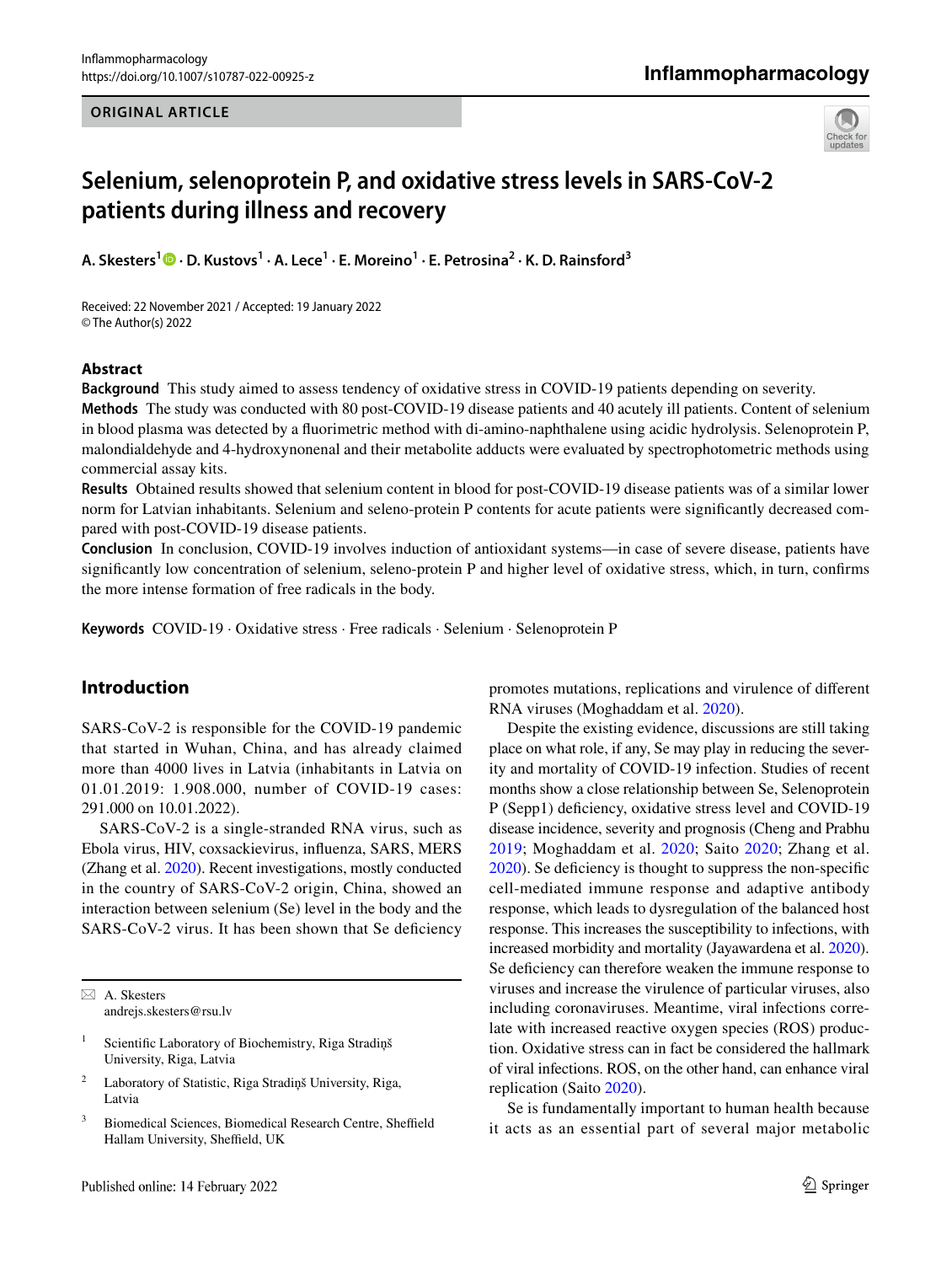pathways, such as antioxidant defense functions, immune functions and is incorporated in more than 20 seleno-proteins (SelP). Sepp1 is one of the most important selenoproteins. It is well known that Se has a protective efect against some forms of cancer, it decreases cardiovascular disease mortality, regulates the infammatory mediators in pulmonary diseases, etc.

Besides, Se plays complex roles in the immune system, especially in the oxidative stress processes. The main pathways of ROS-producing systems include mitochondrial oxidative phosphorylation, phagocytic cell NADPH oxidase, xanthine oxidase. Se is an essential ultra-trace element, which is incorporated into more than 20 SelP, as selenocysteine in their active center (Guillin et al. [2019\)](#page-4-2).

Sepp1 is an extracellular, monomeric glycoprotein that contains up to 10 seleno-cysteine residues in the polypeptide chain. In human plasma, it accounts for at least 40% of the total Se concentration. Sepp1 can bind to heparin, cell membranes and is associated with endothelial cells. Sepp1 is considered to function as an extracellular oxidant defense; in human plasma, it protects against peroxy-nitrite-mediated oxidation and reduces phospholipid hydro-peroxide in vitro. Its concentration in plasma varies much with Se intake as immunochemical assays have demonstrated, but other factors may also have an infuence (Åkesson et al. [1994\)](#page-4-3).

Some of these SelP are important for defense from viral infections, oxidative stress and participate in thyroid hormone metabolism. A recent investigation showed that Se deficiency is associated with greater susceptibility to viral RNA infections and more severe outcomes (Hiffler and Rakotoambinina [2020](#page-4-4)). Similar to Se, SelP such as Sepp1, are essential for an efective immune response to diferent infections.

Among the 25 SelP genes identifed to date, several have important cellular functions in antioxidant defense, cell signaling and redox homeostasis. There are many ways in which the host metabolism could be afected during viral infections, leading to a dysregulation of redox homeostasis and therefore oxidative stress. Viral pathogens usually induce oxidative stress by increasing the generation of ROS and alternating the cellular ROS scavenging or dis-mutation systems. It is known that Se and SelP, however, play important roles in controlling redox homeostasis (Guillin et al. [2019](#page-4-2)).

Oxidative stress (OS) is a biological circumstance driven by the imbalance between pro-oxidant and antioxidant equilibrium (Taso et al. [2019\)](#page-5-3). OS is caused by free radicals (FR), reactive oxygen species (ROS) and RNS which damage lipids, proteins, bio-membranes, DNA and many other macromolecules. The degree of lipid peroxidation is often used as an indicator of OS-mediated damage. Whereas, the concentration of malondialdehyde (MDA) and 4-hydroxynonenal (4-HNE) and their metabolite adducts in the whole blood, blood plasma, serum, other body liquors, and tissues are generally used as biomarkers of lipid peroxidation.

In recent decades, Latvian agriculture has mainly used mineral fertilizers produced in Finland and Sweden, which are enriched with microelements, including Se. This has increased the amount of trace elements, including Se, in local foods. Consequently, Se deficiency in the population of Latvia has decreased in the last 10−15 years (Kumerova et al. [1998](#page-4-5), [2000](#page-4-5)).

Consequently, in the feld of public health, one of the priority areas is the reduction of Se defciency.

The aim of this study was to detect levels of Se, Sepp1, MDA and 4-HNE adducts in the acute period. First, in patients hospitalized in Pauls Stradiņš Clinical University Hospital in the COVID-19 department or intensive care unit, and patients 2 months following their discharge from the hospital. Thus, several hypotheses would be tested, including Se defciency may reduce immunity and thus contribute to the high incidence of COVID-19; the degree of Se and/or Sepp1 deficiency may be directly related to the severity and prognosis of the disease; oxidative stress directly afects the incidence and severity of the disease.

## **Materials and methods**

The study was conducted with 80 post-COVID-19 disease patients and 40 acutely ill patients. The study was performed in accordance with The Declaration of Helsinki, Guidance on Good Clinical Practices, and applicable regulatory requirements. This clinical trial was part of the research Programme of Latvia "Clinical, biochemical, immunogenetic paradigms of COVID-19 infection and their correlation with socio-demographic, etiological, pathogenetic, diagnostic, therapeutically and prognostically important factors to be included in guidelines". Content of Se in blood plasma was detected by a fluorimetric method with diamino-naphthalene using acidic hydrolysis. Inter-assay and  $intra-assay coefficients of variation were < 12$ , as determined with a commercial TraceCERT Se Standard for AAS, cat No 89498-250ML, Sigma-Aldrich, USA and human reference serum sample Trace Elements Serum L—1, SeroNorm™, SERO AS, Billingstad, Norway. Other chemicals produced by Sigma-Aldrich, USA. SelP were detected using Human Sepp1 ELISA kit, Cat No CSBEL 021018 HU, CUSABIO BIOTECH CO, Ltd, Wuhan, China, according to the manufacturer's instructions. MDA was detected using OxiSelect™ TBARS (MDA Quantitation) Assay kit, Cat No STA-330, Cell Biolabs, Inc, San Diego, CA, USA, to the manufacturer's instruction. 4-HNE Adducts were detected using OxiSelect™ HNE Adduct Competitive ELISA kit, Cat No STA-838, Cell Biolabs, Inc, San Diego, CA, USA, according to the manufacturer's instructions. The absorption spectrum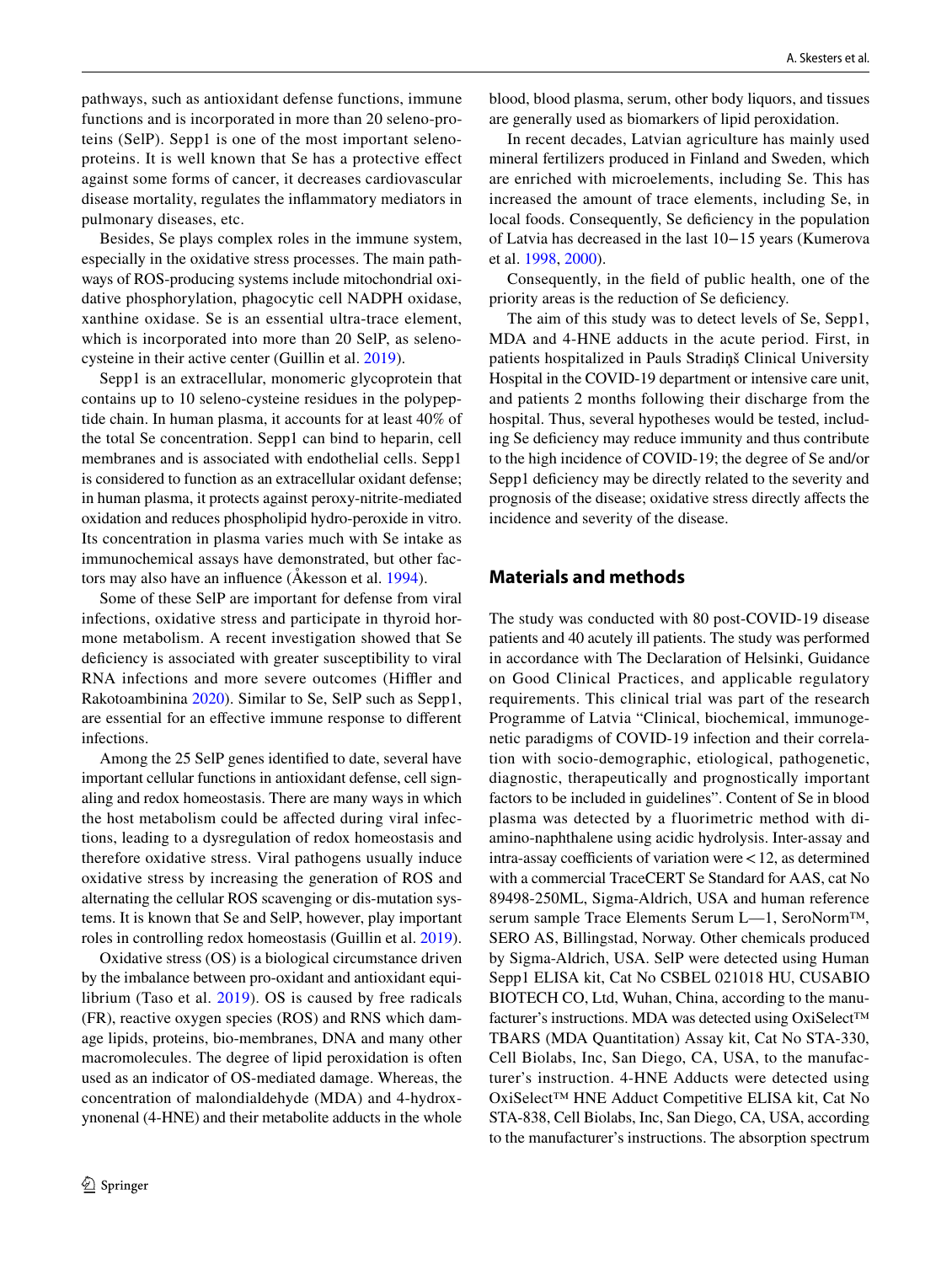<span id="page-3-1"></span>**Table 1** Results of investigated parameters in diferent groups

| Parameter        | Acute,<br>$N = 40^1$ | Spring-summer wave,<br>$N = 401$ | Summer-autumn wave,<br>$N = 40^1$ | $p$ value |
|------------------|----------------------|----------------------------------|-----------------------------------|-----------|
| <b>Se</b>        | 69.7 $(20.8)^a$      | 84.6 $(20.7)^{b}$                | 88.2 $(27.2)^{b}$                 | 0.001     |
| Sepp1            | 4.5 $(2.4)^{b}$      | 5.5 $(2.2)^{b}$                  | $6.8(2.3)^{a}$                    | < 0.001   |
| <b>MDA</b>       | 26.6(10.8)           | 31.0(18.6)                       | 26.6(10.8)                        | 0.268     |
| 4-HNE Add        | 5.1 $(2.4)^a$        | 3.4 $(1.9)^b$                    | 3.9 $(1.8)^{b}$                   | < 0.001   |
| $Log(4-HNE Add)$ | $1.5(0.5)^{a}$       | 1.1 $(0.5)^{b}$                  | 1.3(0.4)                          | < 0.001   |

All the parameters and results are available without bold

1 Average (SD)

<sup>2</sup>ANOVA

was measured using multimodal microplate reader SPARK, TECAN, Austria. Blood samples for analysis were collected in BD Vacutainer LH 170 I.U Plus Blood Collection tubes, centrifuged at 1500 g + 4 °C for 10 min. Blood plasma was aliquoted into cryogenic tubes and frozen at  $-80$  °C prior to analysis.

## <span id="page-3-0"></span>**Results**

A total of 120 patients qualified for analysis and were enrolled in this study. Blood plasma Se, Sepp1, MDA and 4-HNE adduct status were evaluated from all patients samples. Patients were divided into three groups: infected with COVID-19 in the spring–early summer period (1st wave), summer–autumn patients (2nd wave), and acutely ill patients, with two subgroups: patients treated in the COVID-19 unit and patients who were treated in the intensive care unit  $(20+20)$ . Mean concentrations in the population of Se, Sepp1, MDA and 4-HNE adducts were obtained from previous years' studies in practically healthy adults (*n*=195, mean age 49, range 21–59) (Kumerova et al. [2000;](#page-4-5) Skesters and Voicehovska [2004](#page-5-4)). The [results](#page-3-0) of the study showed statistically signifcant diferences between both acute patients and those who were already ill. [Results](#page-3-0) difered in both plasma Se, Sepp1 as well as HNE adducts as an indicator of oxidative stress. Compared to the accepted norm in practically healthy people, the content of Se and SelP was signifcantly lower in all groups, but the oxidative stress markers MDA and HNE were many times higher than the accepted upper limit.

Our [results](#page-3-0) showed that Se content in blood for post-COVID-19 disease patients was of a similar lower norm for Latvian inhabitants with little differences between spring–summer (1st wave) and summer–autumn (2nd wave). Conversely, Se content for acute patients was signifcantly decreased compared with post-COVID-19 disease patients: 69.7 µg/L and 84.6 µg/L and 88.2 µg/L, respectively. Even greater changes are seen when patients treated in intensive

care units are excluded. The plasma of these patients contained only 59.3 µg/L of Se.

Our study showed that the contents of Sepp1 in plasma were accordingly 4.5 mg/mL for acute patients, 5.5 mg/mL 1st wave and 6.8 mg/mL 2nd wave post-COVID-19 patients. New research reveals the crucial role of SePP1 in neuroprotection under oxidative stress.

Our [results](#page-3-0) showed extremely high levels in all patients groups—acutely ill and post-COVID-19 groups. In all patient groups, plasma levels of MDA were many times higher than those of healthy people, 26.6  $\mu$ M/L, 31.0  $\mu$ M/L, and 26.6 µM/L accordingly.

A diferent picture is formed by determining the plasma concentration of 4-HNE adducts. 4-hydroxynonenal is a lipid peroxidation product derived from oxidized ω-6 polyunsaturated fatty acids such as arachidonic acid. 4-HNE is widely used as a marker of lipid peroxidation. The highest level is reached in the blood of acute patients, the concentration of 4-HNE is slightly diferent in the group of summer-autumn patients and even lower—in the group of spring–summer patients, respectively, 5.1 µg/L, 3.4 µg/L and 3.9 µg/L (Table [1](#page-3-1)).

### **Discussion**

The results obtained in the study regarding the concentration of Se and Sepp1 in the blood plasma can be assessed as low (diseased) and as extremely low—in acute patients. It is very important to detect this Se and Sepp1 defciency in the body, especially in patients in intensive care, where the Se concentration in the body turned out to be catastrophically low  $59.3 \pm 16.1$   $\mu$ g/L, respectively, the extreme limits (min/ max) were from 75.4 µg*/*L to 43.2 µg*/*L. A similar situation is observed for changes in Sepp1 levels during the course of the disease—the smallest change is in acute patients, slightly higher in diseased patients. This, in turn, indicates complications not only because of Se as an antioxidant and SelP as a transport protein, but also due to an overall antioxidant defciency in life processes in the body. There can be insufficient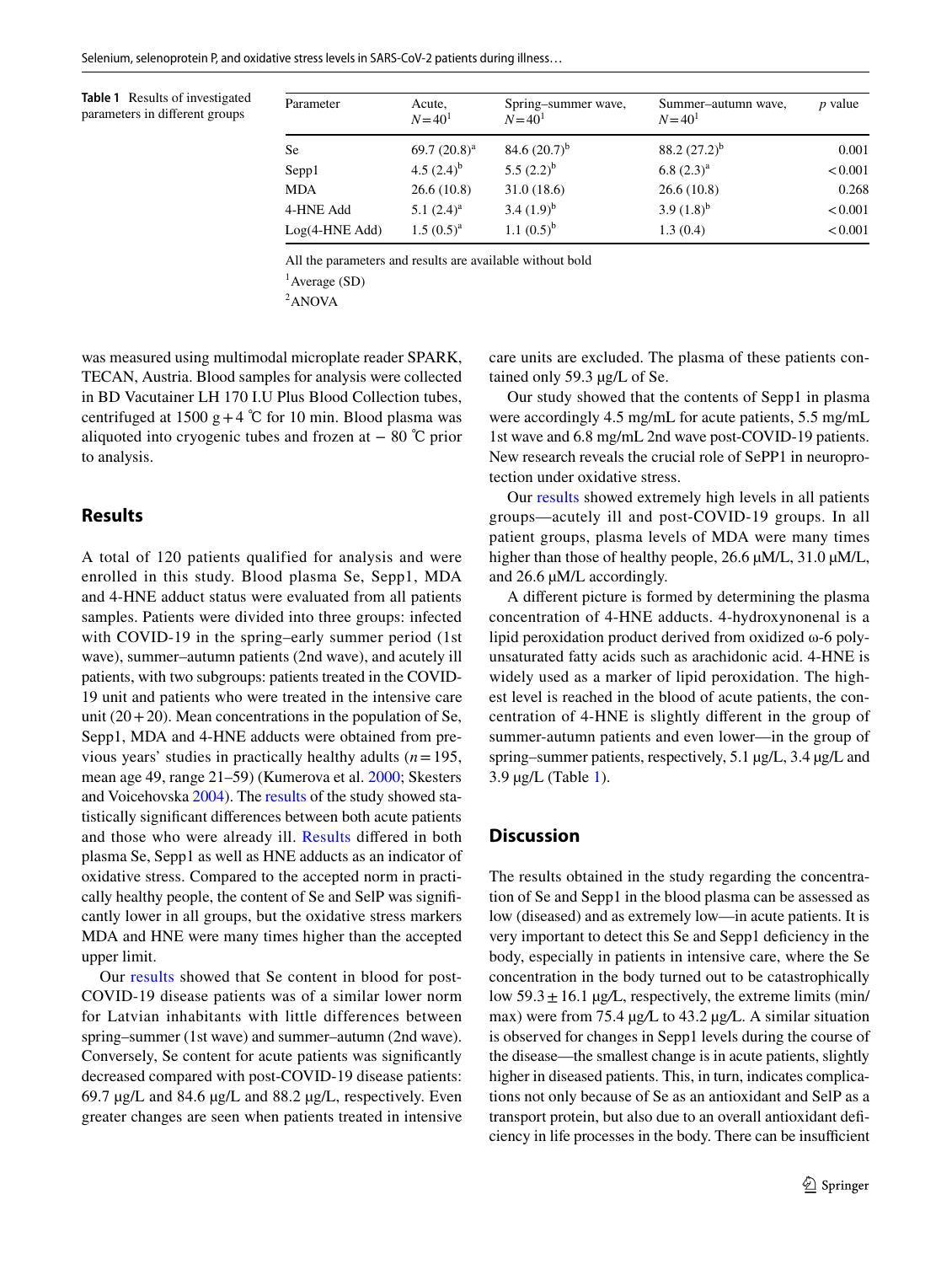synthesis of certain enzymes (GPx family), hormones and related promoters (5-deiodinase, thyroid hormones), other SelP, and also a major infuence on the immune function and immune response to COVID-19 disease.

Jayanta Talukdar et al., already showed that natural antioxidants, such as astaxanthin (ASH), can work as therapeutic agents against infammatory cytokine storm and reduce associated risks in COVID-19 infection (Talukdar et al. [2020](#page-5-5)). A synergistic therapeutic approach with the inclusion of natural immuno-suppressants to relieve the cytokine storm could offer a great treatment potential (Peter et al. [2021](#page-5-6)). Accordingly, published data on Se and SelP role in hyper-cytokinemia support the hypothesis that Se adequacy prevents excessive cytokine activation in infectious, infammatory and oncological models (Tseng et al. [2013;](#page-5-7) Fehr et al., [2017;](#page-4-6) Qian et al., [2019](#page-5-8)). Moreover, for COVID-19 disease, an association between more-thanadequate selenium intake/status and a higher cure rate has been identifed (Zhang et al. [2020](#page-5-0)). It is known that the acute infection phase in COVID-19 lasts only a few weeks in typical cases, which is comparable to the time frame over which daily doses of 1 mg Se have been used in sepsis and critical care applications (Hardy et al. [2012](#page-4-7); Manzanares et al. [2013](#page-4-8)). Based on that, over a similar time period, a comparable supra-nutritional dose of selenium would be very unlikely to result in toxicity in COVID-19 patients and might be benefcial in those with moderate-tosevere symptoms. However, the potential beneft of such a strategy would need to be tested clinically, preferably in a randomized, controlled trial (Zhang et al. [2020](#page-5-0)).

## **Conclusion**

Based on the obtained results, we can conclude the following: in case of severe disease, the patient has a lower concentration of Se and Sepp1; the opposite tendency is observed in the case of oxidative stress—the more severe the course of the disease, the higher the level of oxidative stress, which, in turn, confrms the more intense formation of free radicals in the body.

After developing COVID-19, we also found decreased levels of Se and Sepp1 in the body after a period of two to three months, while high levels of oxidative stress (chronic) remained.

We agree with J. Zhang et al. on the need to use organic Se preparations and natural antioxidants as adjunctive therapy for preventive purposes, during illness and recovery (Zhang et al. [2020](#page-5-0)).

**Funding** The present study was part of the research Programme of Latvia "Clinical, biochemical, immunogenetic paradigms of COVID-19 infection and their correlation with socio-demographic, etiological, pathogenetic, diagnostic, therapeutically and prognostically important factors to be included in guidelines".

#### **Declarations**

**Conflict of interest** The authors declare that they have no confict of interest.

**Research involving human participants and/or animals** This study was performed in accordance with The Declaration of Helsinki, Guidance on Good Clinical Practices, and applicable regulatory requirements.

**Open Access** This article is licensed under a Creative Commons Attribution 4.0 International License, which permits use, sharing, adaptation, distribution and reproduction in any medium or format, as long as you give appropriate credit to the original author(s) and the source, provide a link to the Creative Commons licence, and indicate if changes were made. The images or other third party material in this article are included in the article's Creative Commons licence, unless indicated otherwise in a credit line to the material. If material is not included in the article's Creative Commons licence and your intended use is not permitted by statutory regulation or exceeds the permitted use, you will need to obtain permission directly from the copyright holder. To view a copy of this licence, visit<http://creativecommons.org/licenses/by/4.0/>.

#### **References**

- <span id="page-4-3"></span>Åkesson B, Bellew T, Burk RF (1994) Purifcation of selenoprotein P from human plasma. Biochim Biophys Acta 1204(2):243–249. [https://doi.org/10.1016/0167-4838\(94\)90014-0](https://doi.org/10.1016/0167-4838(94)90014-0)
- <span id="page-4-0"></span>Cheng WH, Prabhu KS (2019) Special issue of "optimal selenium status and selenoproteins in health." Biol Trace Elem Res 67:90–800
- <span id="page-4-6"></span>Fehr AR, Channappanavar R, Perlman S (2017) Middle east respiratory syndrome: emergence of a pathogenic human coronavirus. Annu Rev Med 68:387–399. [https://doi.org/10.1146/annur](https://doi.org/10.1146/annurev-med-051215-031152) [ev-med-051215-031152](https://doi.org/10.1146/annurev-med-051215-031152)
- <span id="page-4-2"></span>Guillin OM, Vindry C, Ohlmann T, Chavatte L (2019) Selenium, selenoproteins and viral infection. Nutrients 11(9):2101. [https://doi.](https://doi.org/10.3390/nu11092101) [org/10.3390/nu11092101](https://doi.org/10.3390/nu11092101)
- <span id="page-4-7"></span>Hardy G, Hardy I, Manzanares W (2012) Selenium supplementation in the critically ill. Nutr Clin Pract 27(1):21–33. [https://doi.org/](https://doi.org/10.1177/0884533611434116) [10.1177/0884533611434116](https://doi.org/10.1177/0884533611434116)
- <span id="page-4-4"></span>Hiffler L, Rakotoambinina B (2020) Selenium and RNA virus interactions: potential implications for SARS-CoV-2 infection (COVID-19). Front Nutr 7:164.<https://doi.org/10.3389/fnut.2020.00164>
- <span id="page-4-1"></span>Jayawardena R, Sooriyaarachchi P, Chourdakis M et al (2020) Enhancing immunity in viral infections, with special emphasis on COVID-19: a review. Diabetes Metab Syndr Clin Res Rev 14(4):367–382.<https://doi.org/10.1016/j.dsx.2020.04.015>
- <span id="page-4-5"></span>Kumerova AO, Lece AG, Skesters AP et al (2000) Antioxidant defense and trace element imbalance in patients with postradiation syndrome: first report on phase I studies. Biol Trace Elem Res 77(1):1–12. <https://doi.org/10.1385/BTER:77:1:1>
- <span id="page-4-8"></span>Manzanares W, Langlois PL, Hardy G (2013) Selenium pharmaconutrition in sepsis: to give or not to give? Is this still the question? Nutrition 29:1429–1430. [https://doi.org/10.1016/j.nut.2013.05.](https://doi.org/10.1016/j.nut.2013.05.010) [010](https://doi.org/10.1016/j.nut.2013.05.010)